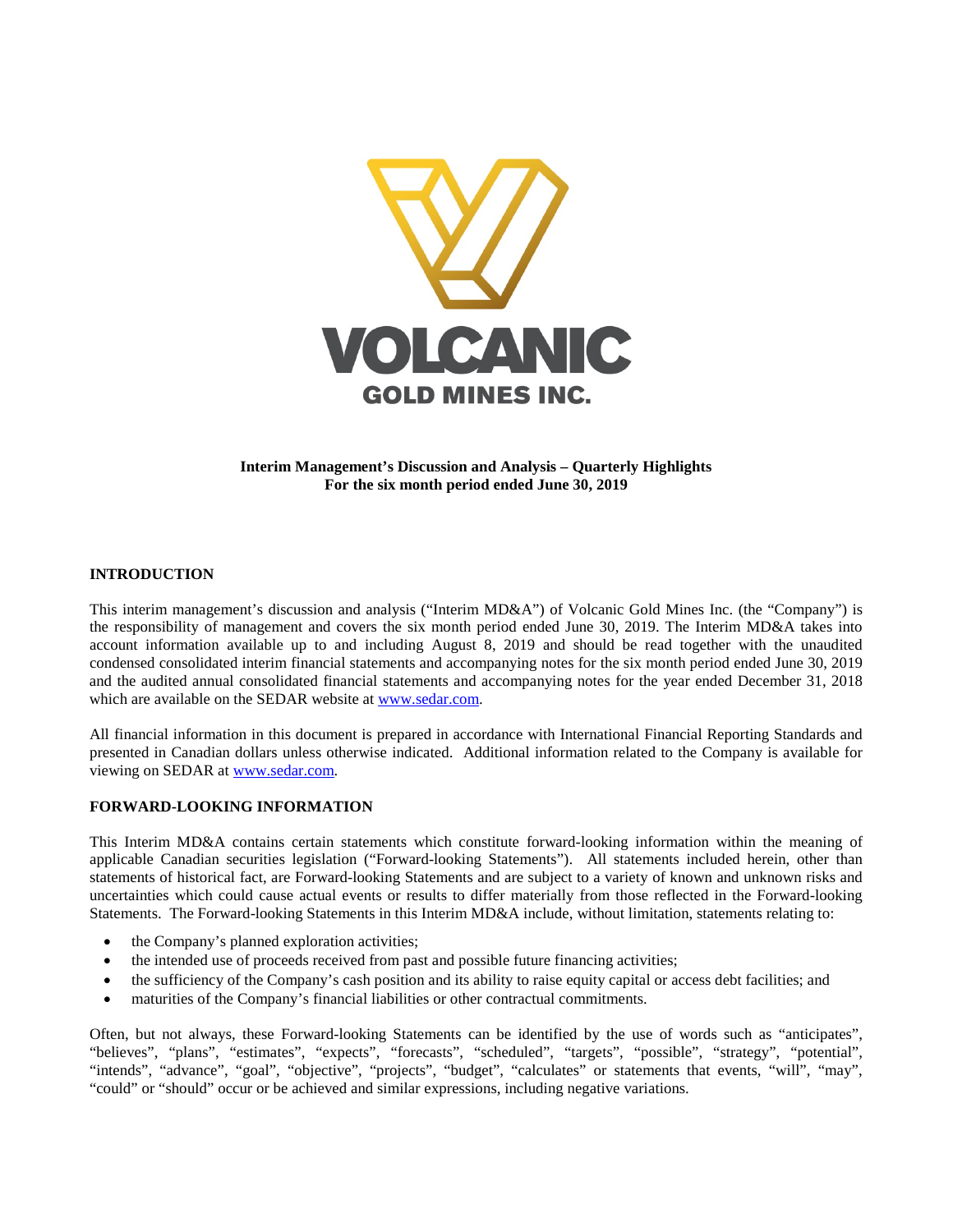Forward-looking Statements involve known and unknown risks, uncertainties and other factors which may cause the actual results, performance or achievements of the Company to be materially different from any results, performance or achievements expressed or implied by the Forward-looking Statements. Such uncertainties and factors include, among others:

- risks associated with mineral exploration and project development;
- fluctuations in commodity prices;
- fluctuations in foreign exchange rates and interest rates;
- credit and liquidity risks;
- changes in national and local government legislation, taxation, controls, regulations and political or economic developments in countries in which the Company does or may carry on business;
- reliance on key personnel;
- property title matters;
- local community relationships;
- risks associated with potential legal claims generally or with respect to environmental matters;
- adequacy of insurance coverage;
- dilution from further equity financing;
- competition; and
- uncertainties relating to general economic conditions;

as well as those factors referred to in the "Risks and Uncertainties" section in this Interim MD&A.

Forward-looking Statements contained in this Interim MD&A are based on the assumptions, beliefs, expectations and opinions of management, including but not limited to:

- all required third party contractual, regulatory and governmental approvals will be obtained for the exploration and development of the Company's properties;
- there being no significant disruptions affecting operations, whether relating to labor, supply, power, damage to equipment or other matter;
- permitting, exploration and development activities proceeding on a basis consistent with the Company's current expectations;
- expected trends and specific assumptions regarding commodity prices and currency exchange rates;
- prices for and availability of fuel, electricity, equipment and other key supplies remaining consistent with current levels; and
- the accuracy of any mineral resource estimates.

These Forward-looking Statements are made as of the date hereof and the Company disclaims any obligation to update any Forward-looking Statements, whether as a result of new information, future events or results or otherwise, except as required by law. There can be no assurance that Forward-looking Statements will prove to be accurate, as actual results and future events could differ materially from those anticipated in such statements. Accordingly, investors should not place undue reliance on Forward-looking Statements.

# **DESCRIPTION OF BUSINESS**

The Company's business is the acquisition and exploration of mineral properties, focused on consolidating land packages in under-explored countries. Management is actively seeking prospective projects for acquisition by the Company.

In March 2019, the Board of Directors determined that it would be in the best interests of the Company and its shareholders to (i) settle certain outstanding debt by the issuance of common shares, (ii) consolidate the Company's issued common shares on the basis of one new share for every seven existing shares (the "Consolidation") and thereafter (iii) complete a non-brokered private placement financing to raise proceeds of up to \$375,000 ("Private Placement").

#### **All references in this Interim MD&A to loss per share, common shares, share purchase warrants and stock options reflect the Consolidation.**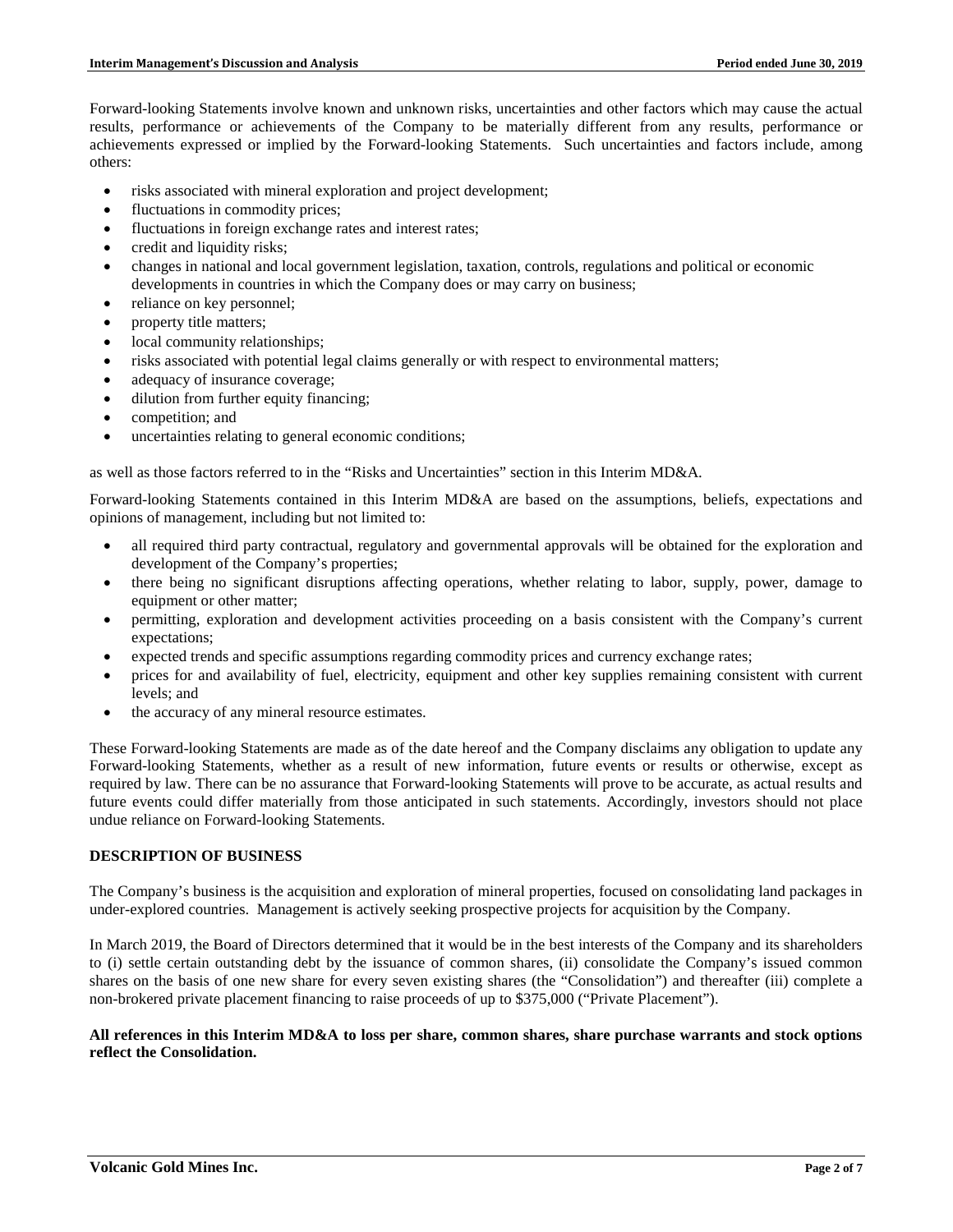In order to preserve its current cash on hand, the Company completed on March 26, 2019 a debt settlement transaction by issuing 548,660 common shares (3,840,620 pre-consolidation common shares) at a deemed price of \$0.35 per share (\$0.05 per share pre-consolidation) to settle a total of \$192,031 in debt.

The Consolidation was completed effective April 8, 2019. The name and trading symbol of the Company remain unchanged.

On April 16, 2019, the Company closed the Private Placement by issuing 1,500,000 units ("Units") at \$0.25 per Unit, raising proceeds of \$375,000. Each Unit consisted of one common share and one warrant entitling the holder to purchase one additional common share of the Company at \$0.35 for one year from closing. The proceeds of the placement are being used for general working capital purposes.

# **RESULT OF OPERATIONS**

All references to 'loss' in the results of operations discussion below refers to the loss attributed to equity shareholders of the Company.

### *Quarter ended June 30, 2019*

During the quarter ended June 30, 2019 the Company incurred a loss \$64,962, compared to a loss of \$417,682 for the quarter ended June 30, 2018. Significant revenue and expenses for the three month periods ended June 30, 2019 and 2018 are as follows:

|                                         | June 30, 2019 | June 30, 2018                            |
|-----------------------------------------|---------------|------------------------------------------|
| <b>Exploration expenditures</b>         | \$            | 197,376<br>S<br>$\overline{\phantom{0}}$ |
| Consulting and management fees          | 16,500        | 40,500                                   |
| Investor relations                      | 882           | 45,094                                   |
| Office and administration               | 13,905        | 30,674                                   |
| Regulatory and filing fees              | 11.484        | 4.430                                    |
| Salaries and benefits                   | 21,393        | 24.795                                   |
| Travel                                  | 981           | 23.141                                   |
| Write-off of deferred acquisition costs |               | 43.569                                   |

The loss for the quarter ended June 30, 2019 was significantly less than the comparative quarter due to no mineral property interests being held during the current quarter and thus no exploration activity being incurred and also a reduction in corporate activity and costs during the current quarter.

Consulting and management fees for the current quarter consisted of fees paid to the current Chief Executive Officer ("CEO") while these costs for the comparative quarter consisted of fees paid to the current CEO for advisory services, the former CEO, and the former VP, Capital Markets. Investor relations costs for the comparative quarter included agreements with third parties for capital market consulting and corporate development that expired prior to the current quarter. Office and administration costs relate mostly to an administrative cost sharing agreement with Gold Group Management Inc. ("Gold Group"), a private company controlled by the current CEO which is reimbursed by the Company for certain shared rent and other corporate expenses paid by Gold Group on behalf of the Company. Salaries and benefits costs relate primarily to Gold Group which provides administrative personnel, including the Company's Chief Financial Officer and Corporate Secretary.

# *Six months ended June 30, 2019*

During the six month period ended June 30, 2019 the Company incurred a loss of \$126,771, compared to a loss of \$801,428 for the period ended June 30, 2018. Significant revenue and expenses for the six month periods ended June 30, 2019 and 2018 are as follows: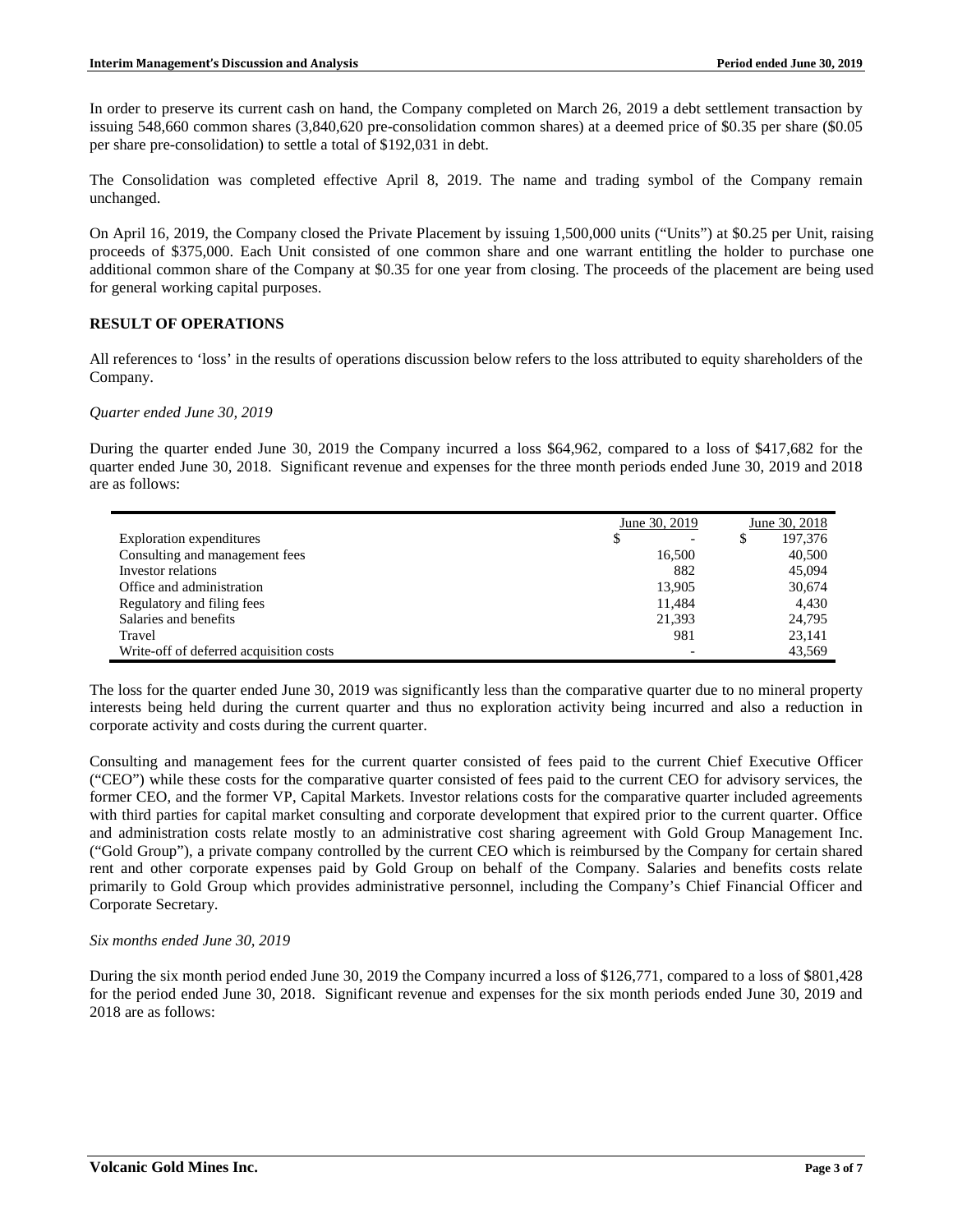|                                         | June 30, 2019 | June 30, 2018 |  |
|-----------------------------------------|---------------|---------------|--|
| Exploration expenditures                | S             | 349.715       |  |
| Consulting and management fees          | 33,000        | 81,000        |  |
| Investor relations                      | 1.562         | 140,884       |  |
| Office and administration               | 30.294        | 60.499        |  |
| Regulatory and filing fees              | 17,880        | 11,511        |  |
| Salaries and benefits                   | 41,912        | 51,538        |  |
| Travel                                  | 1.186         | 51,586        |  |
| Write-off of deferred acquisition costs |               | 43.569        |  |

As with the quarterly comparison, the loss for the six months ended June 30, 2019 was significantly less than the comparative period due to no exploration activity and reduced corporate activity during the current period.

Also as with the quarterly comparison, consulting and management fees for the current period consist only of fees paid to the current CEO whereas the comparative period included fees paid to the current CEO, the former CEO, and the VP, Capital Markets. Investor relations, office and administration and salaries and benefits are for the same services described in the quarterly comparison. Regulatory and filing fees were higher for the current period due to the Consolidation.

#### **SUMMARY OF QUARTERLY RESULTS**

The Company's quarterly mineral properties, working capital balance and operating results over the last eight quarters are summarized as follows:

|                                                                                         | June $'19$ | Mar $'19$  | Dec $'18$  | Sept '18   | June $18$   | Mar $'18$   | Dec $'17$   | Sept '17    |
|-----------------------------------------------------------------------------------------|------------|------------|------------|------------|-------------|-------------|-------------|-------------|
| Total assets                                                                            | \$327.198  | \$132,437  | \$167,559  | \$291,342  | \$3,194,231 | \$3,616,449 | \$3,959,216 | \$4,710,674 |
| Mineral properties                                                                      | ٠.         |            |            | ۰          | 2,671,533   | 2,631,387   | 2,605,605   | 2,001,276   |
| Working capital (deficiency)<br>Loss and comprehensive loss<br>attributed to equity     | 144.091    | (161, 519) | (292, 217) | (116, 875) | 220,559     | 637.928     | 1,048,676   | 1,641,285   |
| shareholders of the Company<br>Basic and diluted loss per share<br>attributed to equity | 64.962     | 61.809     | 173.120    | 2,359,287  | 417,682     | 383,746     | 1.288.345   | 857,938     |
| shareholders of the Company                                                             | 0.01       | 0.01       | 0.03       | 0.36       | .06         | .06         | 0.14        | 0.14        |

With the completion of the Mandiana property acquisition in 2017, the Company became significantly more active, hired a new President of the Company and engaged several consultants. Exploration activity on the Mandiana and other properties in Guinea resulted in higher operating expenses for the two quarters ended December 31, 2017. Throughout the six most recent quarters presented, operating expenses were lower while the Company attempted to restructure its Guinea operations and ultimately decided to cease operations in Guinea entirely.

During the quarter ended September 31, 2018, total assets were significantly reduced and the carrying costs of mineral properties reduced to nil due to mineral property acquisition costs totalling \$2,671,533 being written off.

# **LIQUIDITY AND CAPITAL RESOURCES**

The Company has financed its operations to date primarily through the issuance of common shares. The Company's exploration activities do not provide a source of income and therefore the Company has a history of losses and an accumulated deficit.

As at June 30, 2019, the Company had current assets of \$260,798 and current liabilities of \$116,707, resulting in working capital of \$144,091.

During the period ended June 30, 2019, the Company issued 548,660 common shares of the Company to directors and a former officer of the Company to settle debt totaling \$192,031. The Company also raised gross proceeds of \$375,000 by way of the Private Placement financing. The Company does not expect its current capital resources to be sufficient to cover its corporate operating costs and carry out exploration activities, if any, for the next twelve months. As such, the Company will seek to raise additional capital as needed but recognizes the uncertainty attached thereto.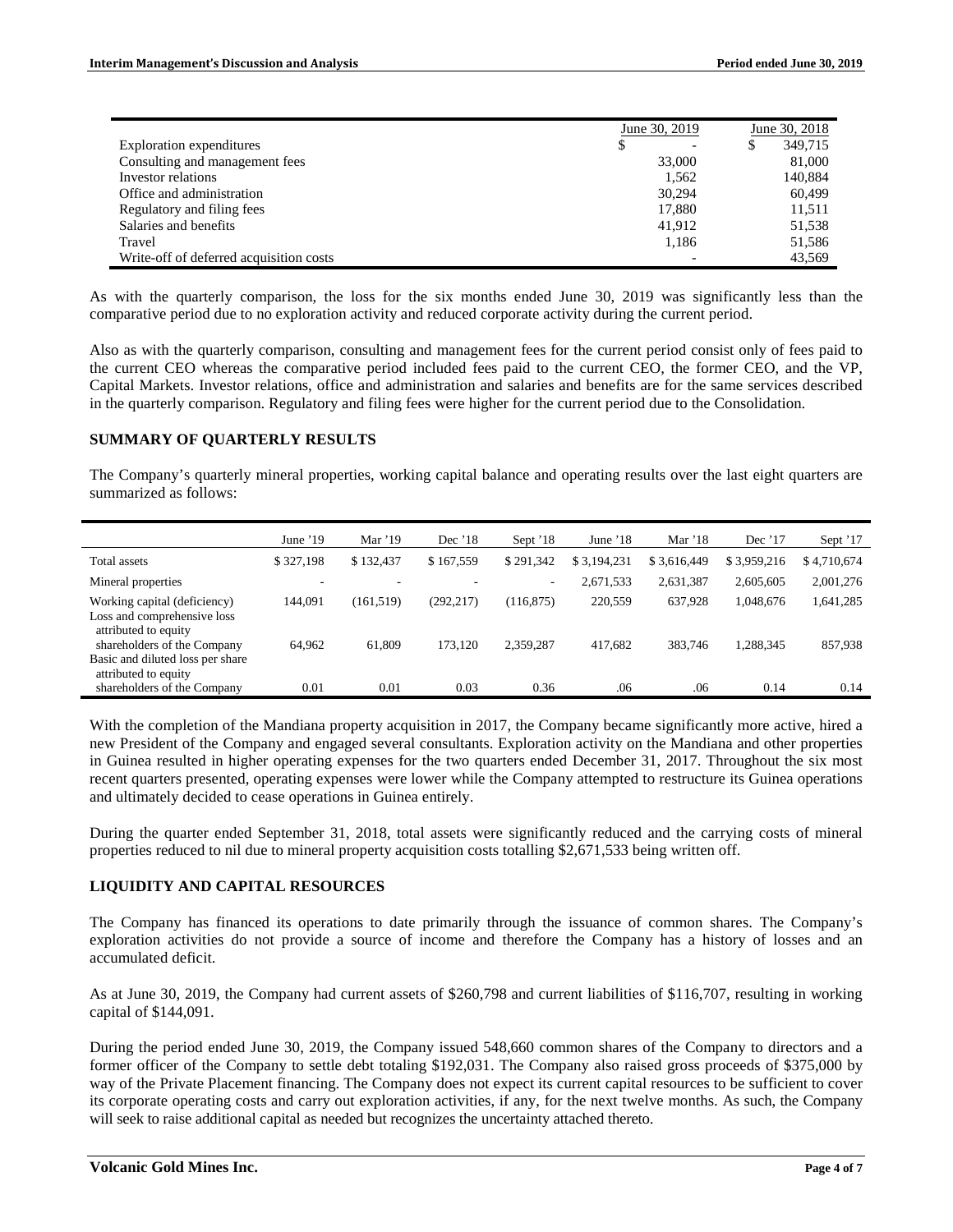Net cash used in operating activities during the period ended June 30, 2019 was \$203,721 (2018: \$675,726).

Net cash provided from financing activities during the period ended June 30, 2019 was \$370,095 (2018: \$Nil).

Net cash used in investing activities during the period ended June 30, 2019 was \$Nil (2018: \$68,518).

The Company's condensed consolidated interim financial statements have been prepared on a going concern basis which assumes that the Company will be able to realize its assets and discharge its liabilities in the normal course of business for the foreseeable future. The Company's continuing operations rely on the ability of the Company to continue to raise capital as and when needed.

#### **OUTSTANDING SHARE, OPTIONS AND WARRANTS DATA**

At the date of this Interim MD&A, the Company had outstanding 8,603,880 common shares and the following stock options and warrants:

| No. of options  | <b>Exercise price</b> | <b>Expiry date</b> |
|-----------------|-----------------------|--------------------|
| 514,284         | \$4.20                | March 14, 2027     |
| 32,143          | \$4.20                | June 26, 2027      |
| 546,427         |                       |                    |
|                 |                       |                    |
| No. of warrants | <b>Exercise price</b> | <b>Expiry date</b> |
| 1,500,000       | \$0.35                | April 15, 2020     |
| 1,851,237       | \$5.60                | March 8, 2022      |
| 3,351,237       |                       |                    |

#### **TRANSACTIONS WITH RELATED PARTIES**

See Note 10 of the condensed consolidated interim financial statements for the six months ended June 30, 2019 for details of other related party transactions which occurred in the normal course of business.

# **ACCOUNTING POLICIES AND BASIS OF PRESENTATION**

The Company's significant accounting policies and future changes in accounting policies are presented in the audited consolidated financial statements for the year ended December 31, 2018. The following outlines the new accounting standard adopted by the Company effective January 1, 2019:

#### *IFRS 16 Leases*

IFRS 16 *Leases* requires lessees to recognize assets and liabilities for most leases. For lessors, there is little change to the existing accounting in IAS 17 Leases. The adoption of IFRS 16 did not have a material impact on the Company's condensed interim consolidated financial statements.

# **RISKS AND UNCERTAINTIES**

The operations of the Company are highly speculative due to the high-risk nature of its business in the mineral exploration industry. Companies in the exploration stage face a variety of risks and, while unable to eliminate all of them, the Company aims at managing and reducing such risks as much as possible. The Company faces a variety of risk factors such as, but not limited to, the following: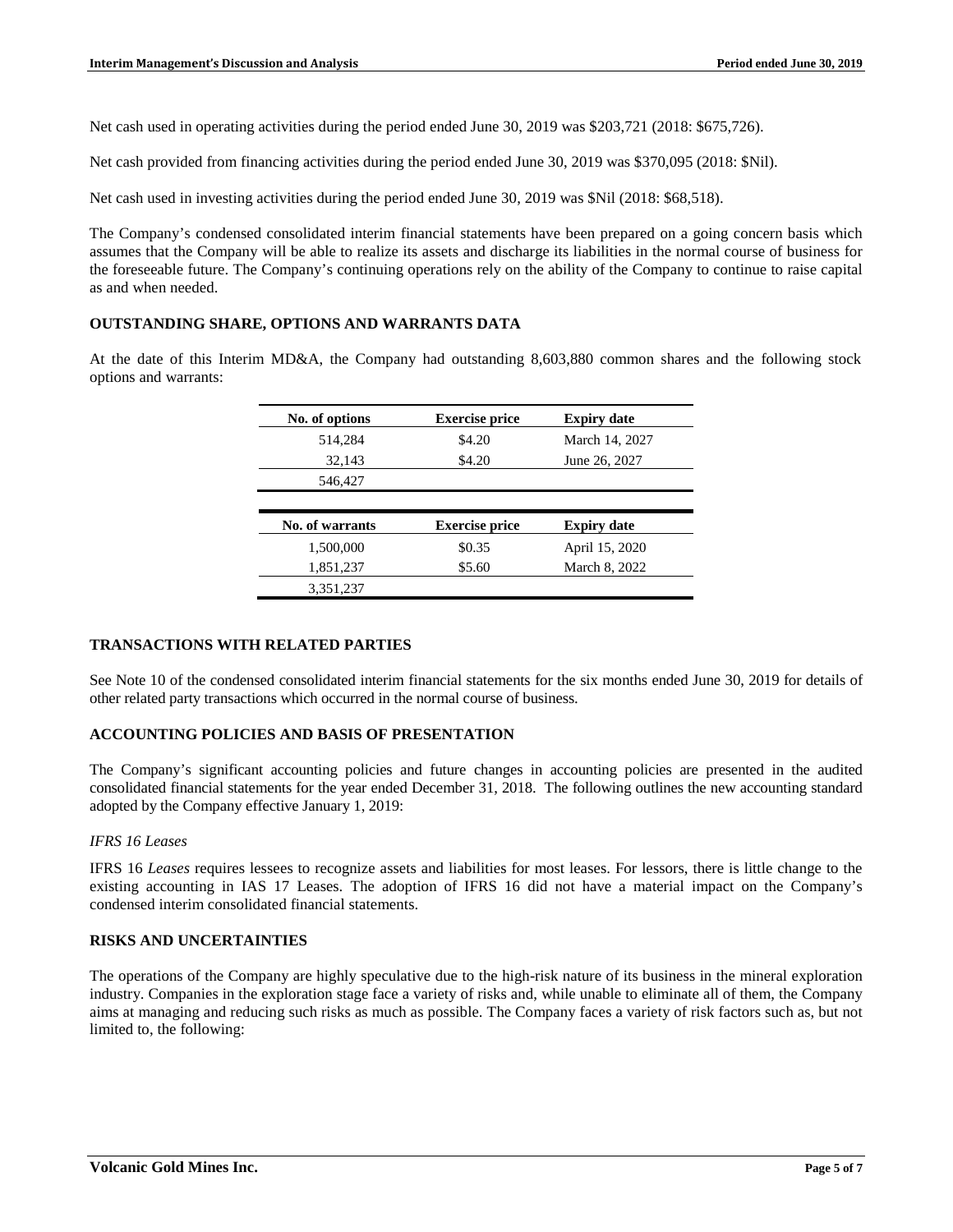#### *Mineral Property Exploration and Mining Risks*

The business of mineral deposit exploration and extraction involves a high degree of risk. Few properties that are explored ultimately become producing mines. At present, the Company has no properties. When properties are held, the main operating risks include: securing adequate funding to maintain and advance future exploration properties; ensuring ownership of and access to mineral properties by confirmation that option agreements, claims and leases are in good standing; and obtaining permits for drilling and other exploration activities.

### *Joint Venture Funding Risk*

The Company's strategy includes seeking partners through joint ventures to fund future exploration and project development. The main risk of this strategy is that funding partners may not be able to raise sufficient capital in order to satisfy exploration and other expenditure terms in a particular joint venture agreement. As a result, exploration and development of future property interests may be delayed depending on whether the Company can find another partner or has enough capital resources to fund the exploration and development on its own.

#### *Commodity Price Risk*

The Company is exposed to commodity price risk. Declines in the market price of gold, base metals and other minerals may adversely affect the Company's ability to raise capital or attract joint venture partners in order to fund its ongoing operations. Commodity price declines could also reduce the amount the Company would receive on the disposition of future mineral properties to a third party.

#### *Financing and Share Price Fluctuation Risks*

The Company has limited financial resources, has no source of operating cash flow and has no assurance that additional funding will be available to it for further exploration and development of projects. Exploration and development of future projects may be dependent upon the Company's ability to obtain financing through equity or debt financing or other means. Failure to obtain this financing could result in delay or indefinite postponement of exploration and development which could result in the loss of properties.

Securities markets have at times in the past experienced a high degree of price and volume volatility, and the market price of securities of many companies, particularly those considered to be exploration stage companies such as the Company, have experienced wide fluctuations in share prices which have not necessarily been related to their operating performance, underlying asset values or prospects. There can be no assurance that these kinds of share price fluctuations will not occur in the future, and if they do occur, how severe the impact may be on the Company's ability to raise additional funds through equity issues and corresponding effect on the Company's financial position.

# *Political, Regulatory and Currency Risks*

Mineral properties formerly held by the Company were located in countries in West Africa, which suffered from certain governance issues and stressed economic and business climates. Operations in the West Africa were consequently subject to a higher level of risk compared to less economically stressed and more politically stable countries. Operations, the status of mineral property rights, title to the properties and the recoverability of amounts shown for mineral properties in any nation can be affected by changing economic, regulatory and political situations. The Company's equity financings are sourced in Canadian dollars but for the most part it incurred its exploration expenditures on formerly held mineral properties in US dollars, Guinean francs, and West African francs. At the time, there were no currency hedges in place. Therefore a weakening of the Canadian dollar against foreign currencies could have had an adverse impact on the amount of exploration conducted.

# *Insured and Uninsured Risks*

In the course of exploration, development and production of mineral properties, the Company was subject to a number of hazards and risks in general, including adverse environmental conditions, operational accidents, labor disputes, unusual or unexpected geological conditions, changes in the regulatory environment and natural phenomena such as inclement weather conditions, floods, and earthquakes. Such occurrences could have resulted in damage to properties, facilities and equipment of the Company, personal injury or death, environmental damage to properties of the Company or others, delays, monetary losses and possible legal liability.